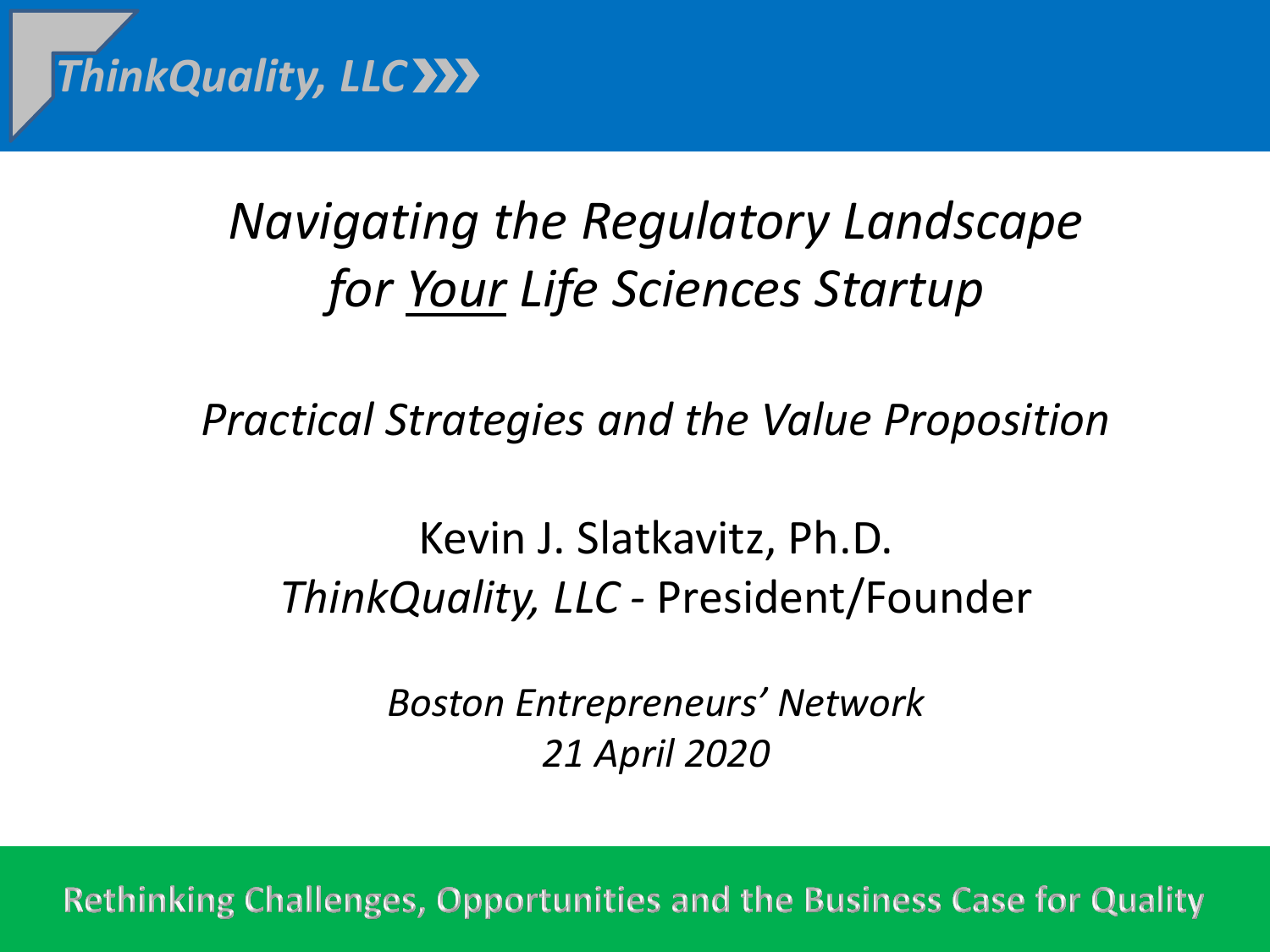#### *ThinkQuality, LLC*  **Challenges and Opportunities for Life Science Startups**

- $\triangleright$  Novel Science/Technology
	- $\triangleright$  Thinking outside the box
- $\triangleright$  First Time as Startup
	- $\triangleright$  Never done this before as team
	- $\triangleright$  Speed to FIH and beyond
- $\triangleright$  Outsourcing Model
	- $\triangleright$  Key studies done by others
	- $\triangleright$  "Fit-First-Time" vs. delays
- Limited Resources
	- $\triangleright$  Time and cost are not your friends
	- $\triangleright$  Is Quality in your Business Model?
- $\triangleright$  Real or Perceived Regulatory Constraints
	- Unexpected Regulatory Requests/Expectations
	- $\triangleright$  The Patient is Waiting



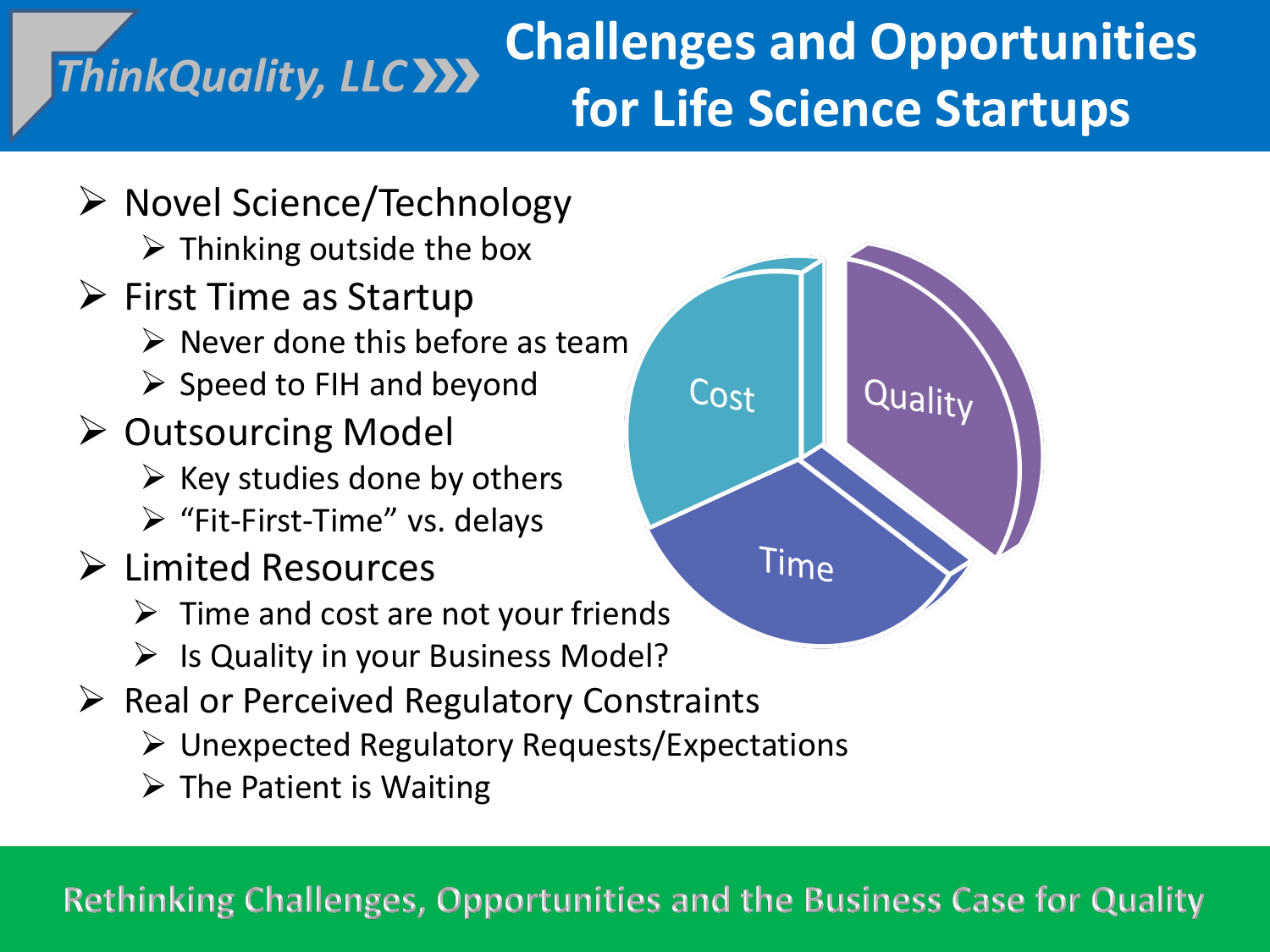# **What If . . .**

## ▶ Your Regulatory Strategy:

- $\triangleright$  Embraces all three early on
- $\triangleright$  Fully aligned with the Business Strategy
- $\triangleright$  And your innovation/science/technology
- $\triangleright$  Relational <u>and</u> transactional
- $\triangleright$  Understands the patient is waiting
- $\triangleright$  Thinking outside the box with discipline, action

## $\triangleright$  How well do you know:

- $\triangleright$  Your innovation and associated risks what don't you know well enough, what could go wrong and how to reduce those risks?
- $\triangleright$  Your key stakeholders and their needs and understandings/concerns?
- $\triangleright$  Your regulatory pathway options and what fits your strategy best?

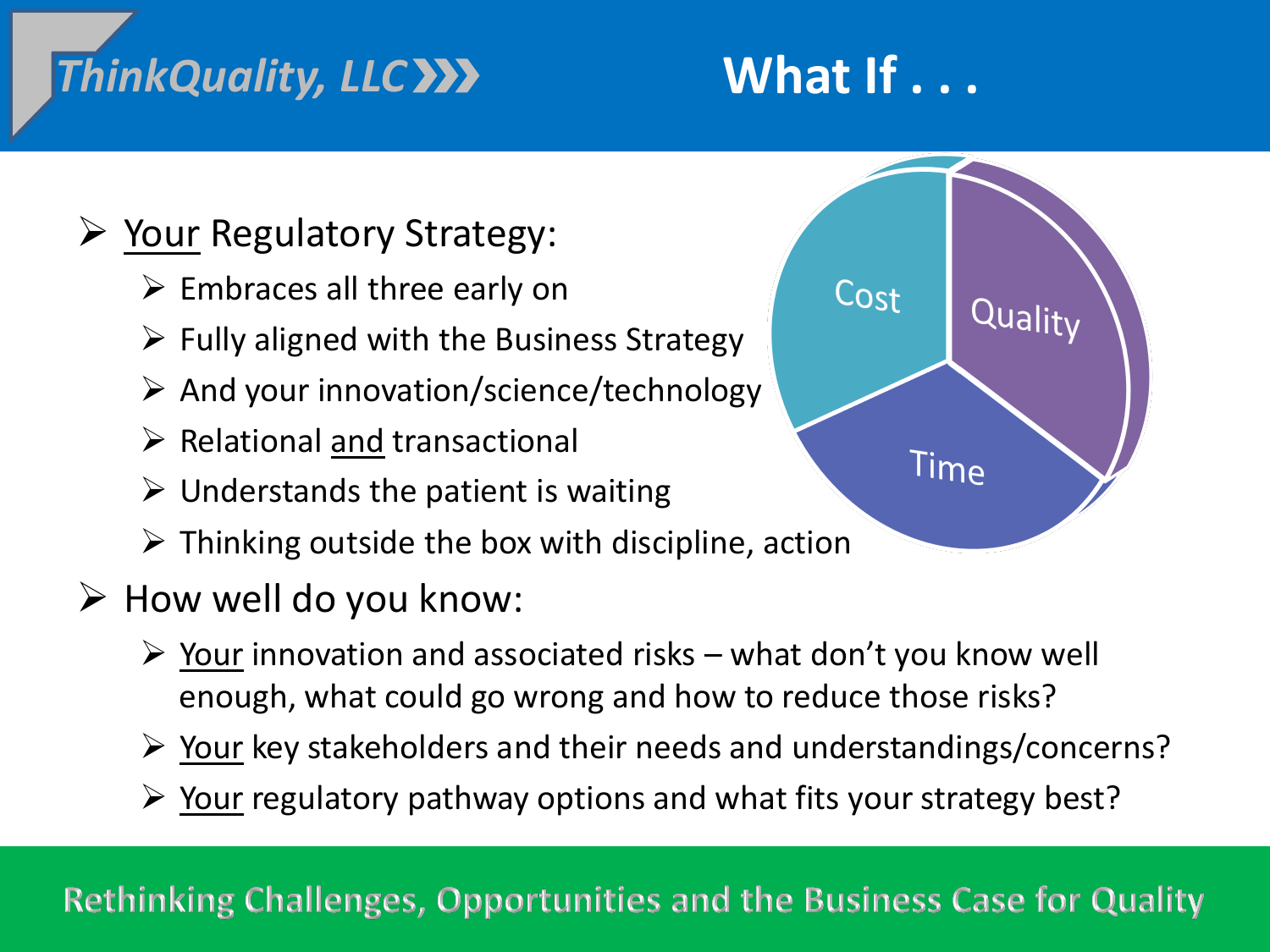# **Building Your Regulatory Strategy**

Cost

Time

Quality

Data-driven/relational-driven or myth-driven? It's your choice

Myth #1 - Investors don't care about Quality

*ThinkQuality, LLC* 

- $\triangleright$  Myth #2 It's too early to have a strategy
- $\triangleright$  Myth #3 Regulators don't care to innovate
- $\triangleright$  Myth #4 Just use a one-size-fits-all template; Anyone with experience can do it
- $\triangleright$  Myth #5 No need for transparency with key stakeholders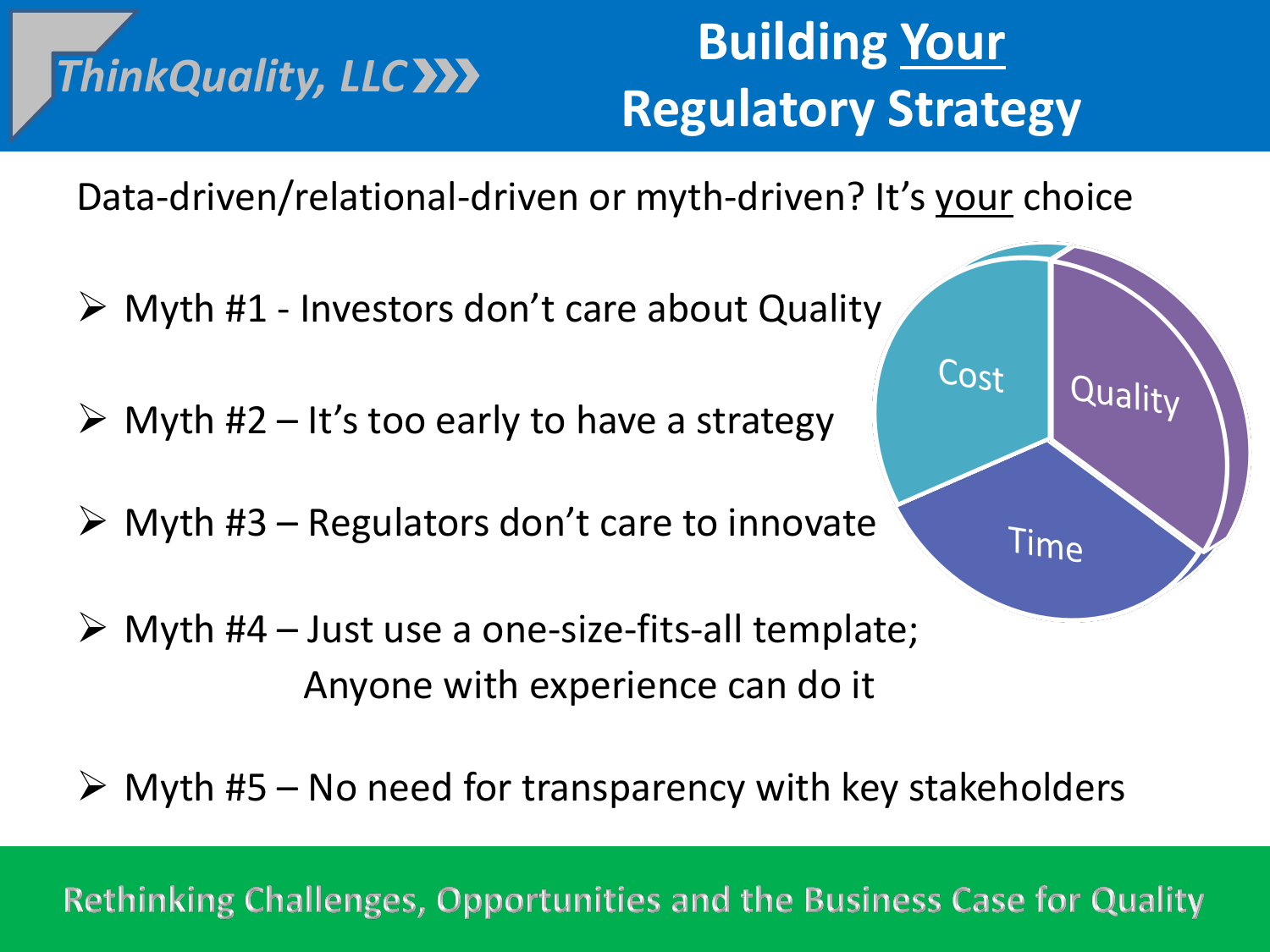- $\triangleright$  Not a One-Size-Fits-All Challenge or Opportunity
	- $\triangleright$  Know your space, what fits best for your innovation and your strategy
- $\triangleright$  Consistencies and inconsistencies both within and across both Regulatory Agencies (e.g., US FDA, EMA, TGA, NMPA, Health Canada, etc.) and therapeutic areas. For US FDA:
	- $\triangleright$  Center for Biologics Evaluation and Research
	- $\triangleright$  Center for Drug Evaluation and Research
	- $\triangleright$  Center for Devices and Radiological Health
- $\triangleright$  For FDA, 21<sup>st</sup> Century Cures Act has been a game changer
	- $\triangleright$  Early engagement, fast track, breakthrough therapy, enhanced guidances, communications and commitment to innovations
- $\triangleright$  Mutual Recognition across the world is progressing but more is needed – know your regulatory pathway options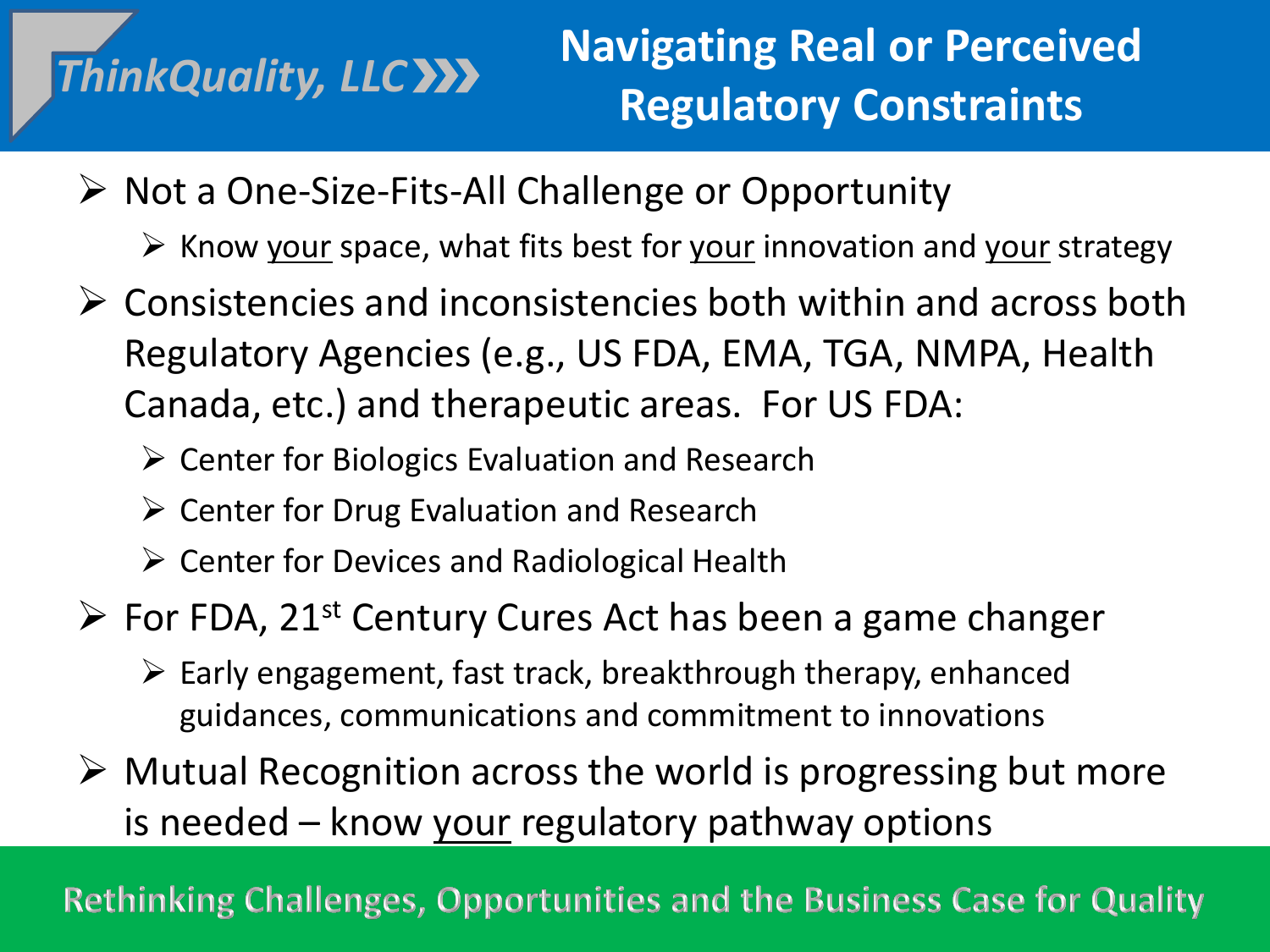#### *ThinkQuality, LLC*  **Plus the Impact of the Pandemic (as of 4/20/20 with no crystal ball)**

- $\triangleright$  No doubt Added regulatory and supply chain uncertainty
- $\triangleright$  All Regulators engaged with diagnostics/therapies in response
	- $\triangleright$  For US FDA Coronavirus Treatment Acceleration Program (CTAP)
- $\triangleright$  Timing is everything:
	- $\triangleright$  Some Sponsors placing clinical studies on hold or stopping new enrollment or delaying the start of new studies – how long?
	- EU-Medical Device Regulation (MDR) postponed by one year
	- Non-essential US FDA meetings cancelled or postponed in April (TBD going forward) but CDER SBIA offering webinars for small businesses
	- $\triangleright$  Recent new drug approvals mostly by CDER's Oncology Center of Excellence – one under Project Orbis (the collaborative review with Australia (TGA), Health Canada, Singapore (HAS) and Swissmedic – but will approvals ultimately be slowed with most inspections on hold?
	- $\triangleright$  Sponsor companies must pivot their CRO/CMO oversight Go Virtual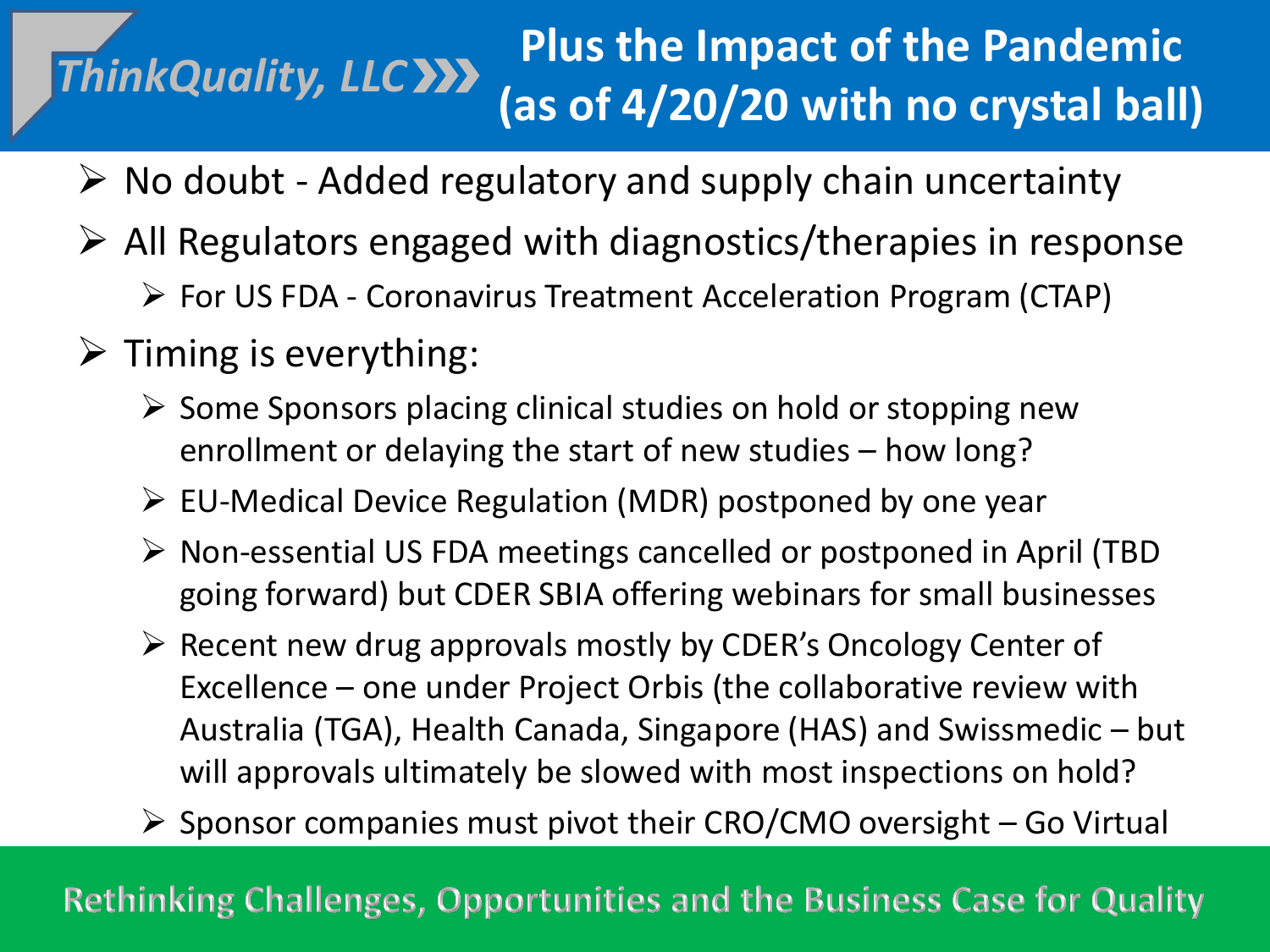# **Quality Beyond Compliance - Think with the End in Mind**

- $\triangleright$  Anticipate Identify Resolve ("AIR") potential issues before they become significant pain points for your startup
- $\triangleright$  Unexpected issues will always arise
	- $\triangleright$  Minimize potential damage to value and reputation quickly/effectively
- $\triangleright$  What can go wrong? Pitfalls and pain points can be very real -Do you learn from others or say "that's not my problem"?
	- $\triangleright$  Clinical (e.g., are studies aligned with regulatory expectations to demonstrate efficacy?)
	- $\triangleright$  Non-clinical (e.g., were early studies conducted with data integrity)
	- $\triangleright$  CMC (e.g., stability, cross contamination, interrupted supply chain)
	- $\triangleright$  Fast-track/breakthrough designation is great but are you prepared to meet development timelines at warp speed without delays?
	- $\triangleright$  Does the market want/need, is it ready for your innovation?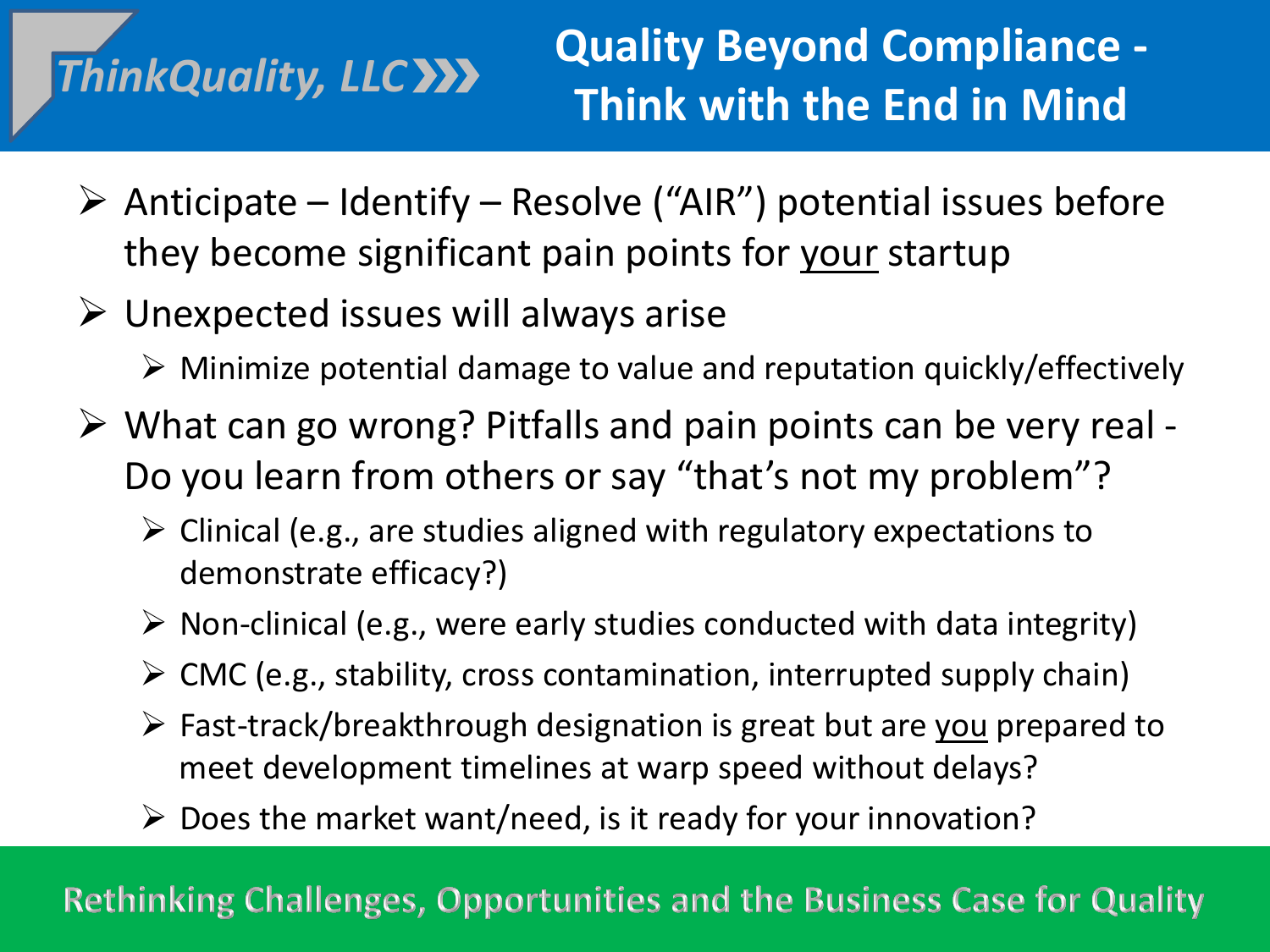## **What If Revisited . . . The Value Proposition**

Cost

Quality

Time

- $\triangleright$  You know what you know/don't know about your innovation
	- $\triangleright$  And what keeps you up at night
- $\triangleright$  You know your key stakeholders
	- $\triangleright$  And what's important to them, their concerns
- $\triangleright$  You know your regulatory pathway options
	- $\triangleright$  And when to approach Regulators
- $\triangleright$  You know your inherent risks
	- $\triangleright$  And can prioritize what and when to mitigate
	- $\triangleright$  And how to align with your business plan & stakeholders
- $\triangleright$  You know that if this was easy anyone could do it
	- $\triangleright$  That's why you've built mutual trust and respect into your strategy
	- $\triangleright$  And appreciate the patient is waiting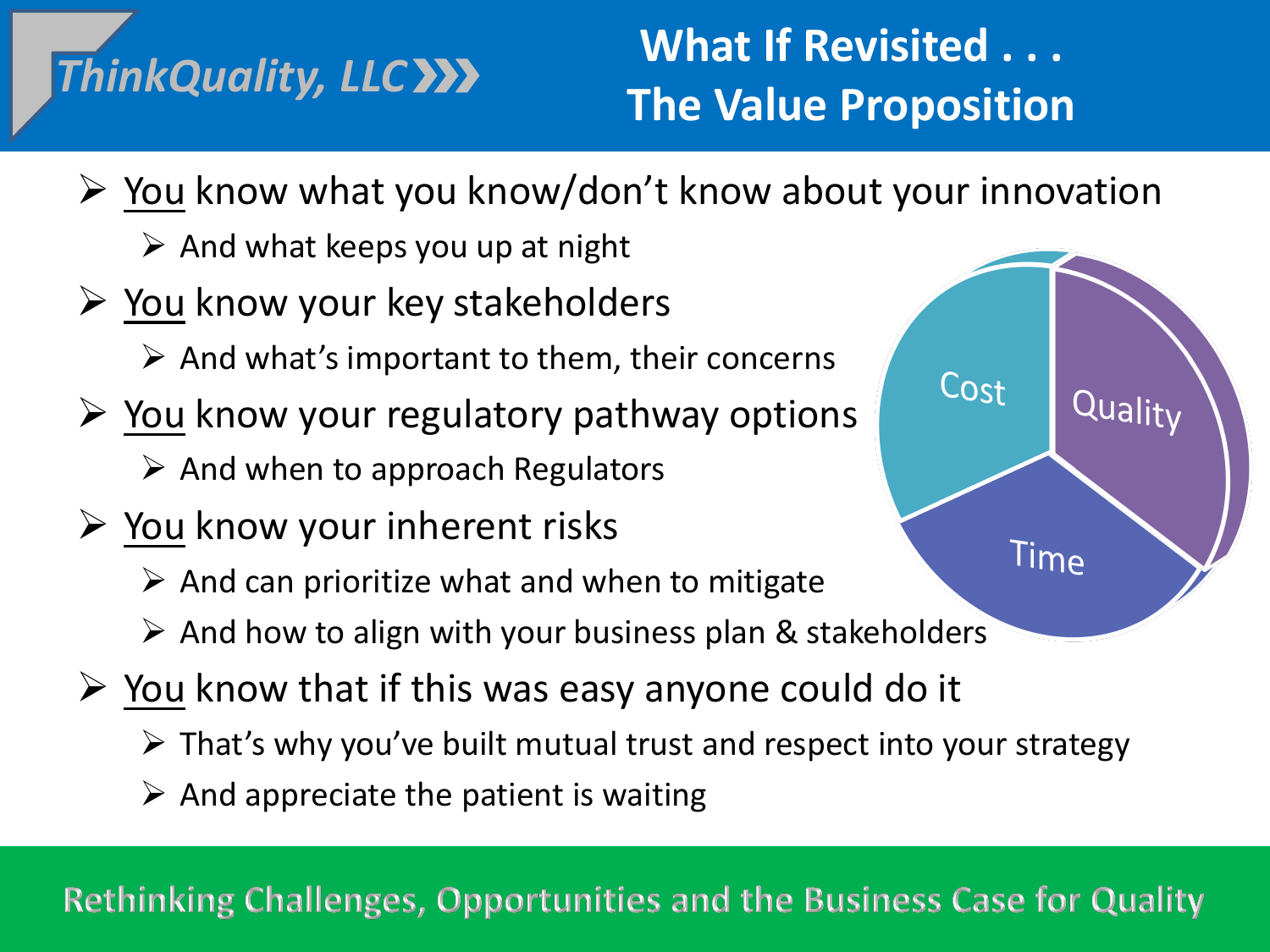#### *ThinkQuality, LLC*  **Navigating the Regulatory Landscape Final Thoughts . . .**

- $\triangleright$  Be data and relational-driven, not myth-driven Know your space
- $\triangleright$  Be proactive and forward thinking "Fit-First-Time"
	- $\triangleright$  Later is a lot sooner than you think
- $\triangleright$  Don't stop being the entrepreneur
	- $\triangleright$  Think outside the box with discipline then action
- $\triangleright$  It takes a village not one expert
	- $\triangleright$  Be aligned with the business & key stakeholders
- $\triangleright$  Secret Sauce #1 Building trust and respect
	- $\triangleright$  Transparency is key; it's transactional and relational
- $\triangleright$  Secret Sauce #2 Timing is everything
	- $\triangleright$  When to engage with investors, when to meet with the Regulators  $\dots$

Cost

Quality

Time

- $\triangleright$  Decision making amid added uncertainty
	- $\triangleright$  Never a more critical time than now (pandemic)